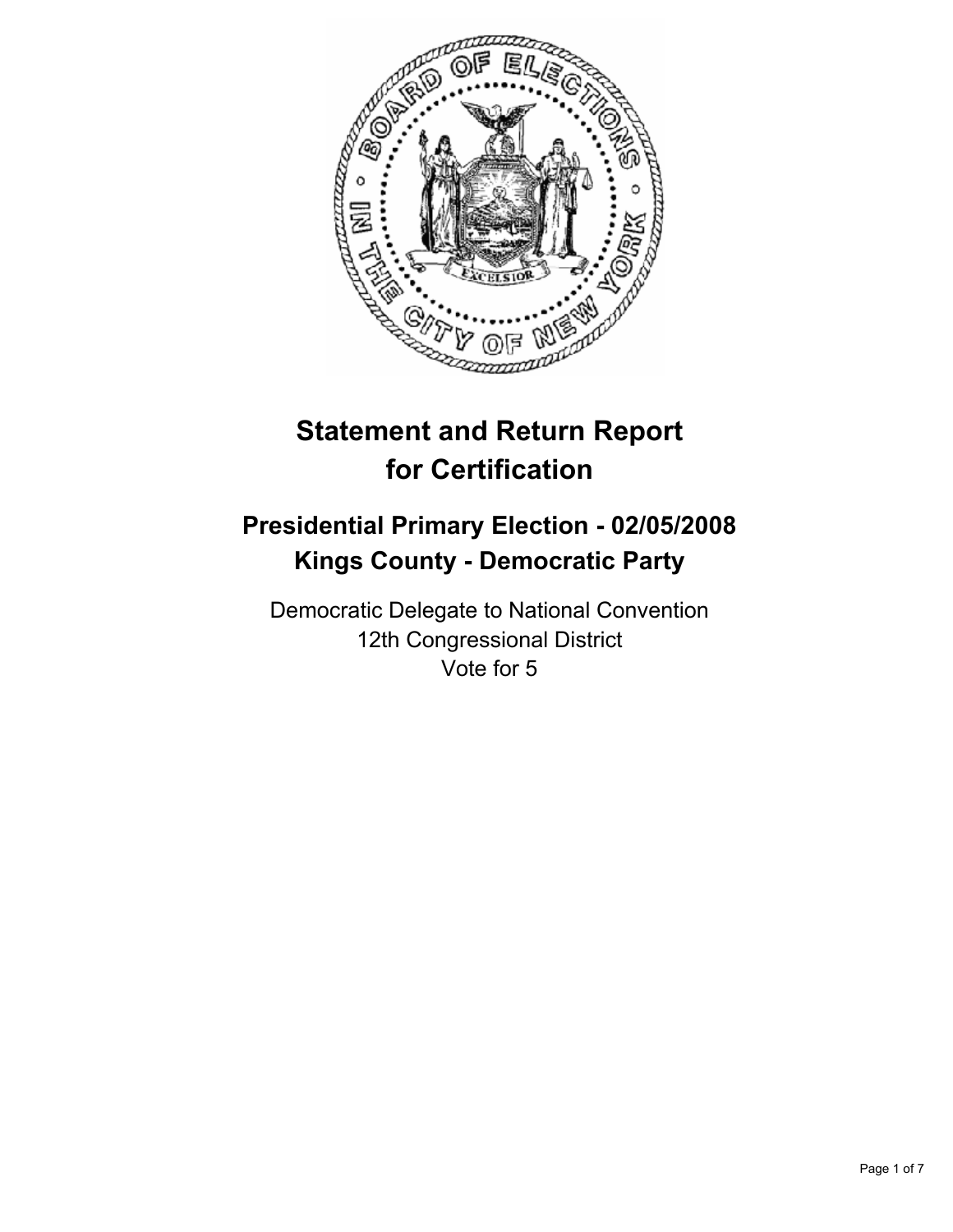

| <b>Assembly District 44</b>                          |       |
|------------------------------------------------------|-------|
| <b>EMERGENCY</b>                                     | 0     |
| ABSENTEE/MILITARY                                    | 2     |
| <b>FEDERAL</b>                                       | 0     |
| <b>AFFIDAVIT</b>                                     | 6     |
| MARTIN MALAVE DILAN (M) - PLEDGED TO SUPPORT CLINTON | 58    |
| ROSIE MENDEZ (F) - PLEDGED TO SUPPORT CLINTON        | 65    |
| LUIS GARDEN-ACOSTA (M) - PLEDGED TO SUPPORT CLINTON  | 55    |
| CHUNG SETO (F) - PLEDGED TO SUPPORT CLINTON          | 56    |
| CHARLES OBER (M) - PLEDGED TO SUPPORT CLINTON        | 56    |
| PAUL NEWELL (M) - PLEDGED TO SUPPORT OBAMA           | 76    |
| ALLISON C DAVIS (F) - PLEDGED TO SUPPORT OBAMA       | 76    |
| MATTHEW COWHERD (M) - PLEDGED TO SUPPORT OBAMA       | 77    |
| RACHEL E LAUTER (F) - PLEDGED TO SUPPORT OBAMA       | 72    |
| DANIEL W TIETZ (M) - PLEDGED TO SUPPORT OBAMA        | 76    |
| <b>Total Votes</b>                                   | 667   |
| <b>Assembly District 48</b>                          |       |
| <b>EMERGENCY</b>                                     | 0     |
| ABSENTEE/MILITARY                                    | 4     |
| <b>FEDERAL</b>                                       | 5     |
| <b>AFFIDAVIT</b>                                     | 4     |
| MARTIN MALAVE DILAN (M) - PLEDGED TO SUPPORT CLINTON | 180   |
| ROSIE MENDEZ (F) - PLEDGED TO SUPPORT CLINTON        | 191   |
| LUIS GARDEN-ACOSTA (M) - PLEDGED TO SUPPORT CLINTON  | 179   |
| CHUNG SETO (F) - PLEDGED TO SUPPORT CLINTON          | 177   |
| CHARLES OBER (M) - PLEDGED TO SUPPORT CLINTON        | 168   |
| PAUL NEWELL (M) - PLEDGED TO SUPPORT OBAMA           | 51    |
| ALLISON C DAVIS (F) - PLEDGED TO SUPPORT OBAMA       | 55    |
| MATTHEW COWHERD (M) - PLEDGED TO SUPPORT OBAMA       | 50    |
| RACHEL E LAUTER (F) - PLEDGED TO SUPPORT OBAMA       | 56    |
| DANIEL W TIETZ (M) - PLEDGED TO SUPPORT OBAMA        | 54    |
| <b>Total Votes</b>                                   | 1.161 |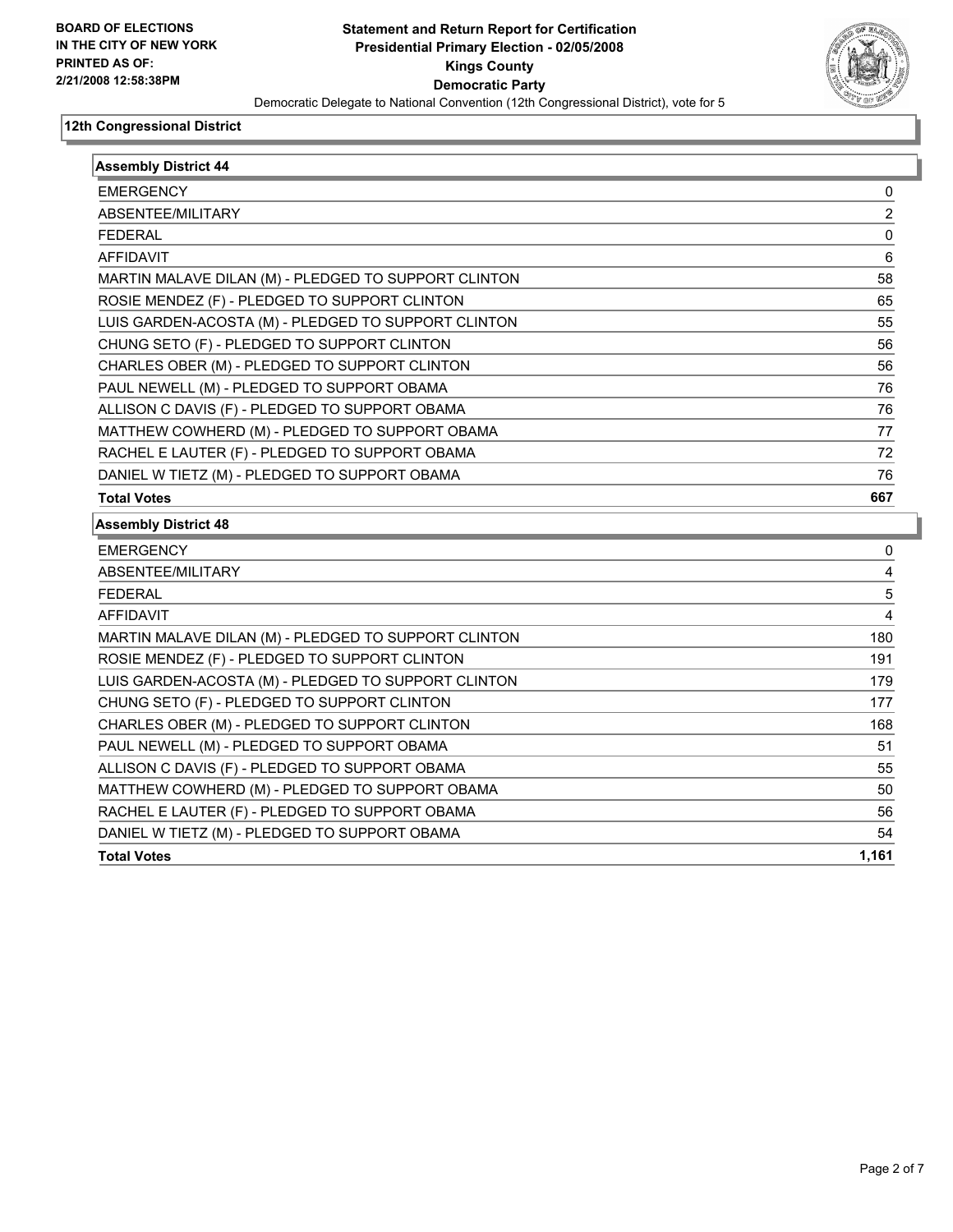

| <b>Assembly District 50</b>                          |        |
|------------------------------------------------------|--------|
| <b>EMERGENCY</b>                                     | 101    |
| ABSENTEE/MILITARY                                    | 72     |
| <b>FEDERAL</b>                                       | 24     |
| <b>AFFIDAVIT</b>                                     | 317    |
| MARTIN MALAVE DILAN (M) - PLEDGED TO SUPPORT CLINTON | 2,016  |
| ROSIE MENDEZ (F) - PLEDGED TO SUPPORT CLINTON        | 2,104  |
| LUIS GARDEN-ACOSTA (M) - PLEDGED TO SUPPORT CLINTON  | 1,936  |
| CHUNG SETO (F) - PLEDGED TO SUPPORT CLINTON          | 1,894  |
| CHARLES OBER (M) - PLEDGED TO SUPPORT CLINTON        | 1,830  |
| PAUL NEWELL (M) - PLEDGED TO SUPPORT OBAMA           | 2,286  |
| ALLISON C DAVIS (F) - PLEDGED TO SUPPORT OBAMA       | 2,339  |
| MATTHEW COWHERD (M) - PLEDGED TO SUPPORT OBAMA       | 2,261  |
| RACHEL E LAUTER (F) - PLEDGED TO SUPPORT OBAMA       | 2,351  |
| DANIEL W TIETZ (M) - PLEDGED TO SUPPORT OBAMA        | 2,232  |
| <b>Total Votes</b>                                   | 21,249 |
| <b>Assembly District 51</b>                          |        |
| <b>EMERGENCY</b>                                     | 39     |
| ABSENTEE/MILITARY                                    | 98     |
| <b>FEDERAL</b>                                       | 13     |
| <b>AFFIDAVIT</b>                                     | 258    |
| MARTIN MALAVE DILAN (M) - PLEDGED TO SUPPORT CLINTON | 3,182  |
| ROSIE MENDEZ (F) - PLEDGED TO SUPPORT CLINTON        | 3,496  |
| LUIS GARDEN-ACOSTA (M) - PLEDGED TO SUPPORT CLINTON  | 3,161  |
| CHUNG SETO (F) - PLEDGED TO SUPPORT CLINTON          | 2,943  |
| CHARLES OBER (M) - PLEDGED TO SUPPORT CLINTON        | 2,846  |
| PAUL NEWELL (M) - PLEDGED TO SUPPORT OBAMA           | 1,575  |
| ALLISON C DAVIS (F) - PLEDGED TO SUPPORT OBAMA       | 1,614  |
| MATTHEW COWHERD (M) - PLEDGED TO SUPPORT OBAMA       | 1,533  |
| RACHEL E LAUTER (F) - PLEDGED TO SUPPORT OBAMA       | 1,610  |
| DANIEL W TIETZ (M) - PLEDGED TO SUPPORT OBAMA        | 1,533  |
| <b>Total Votes</b>                                   | 23,493 |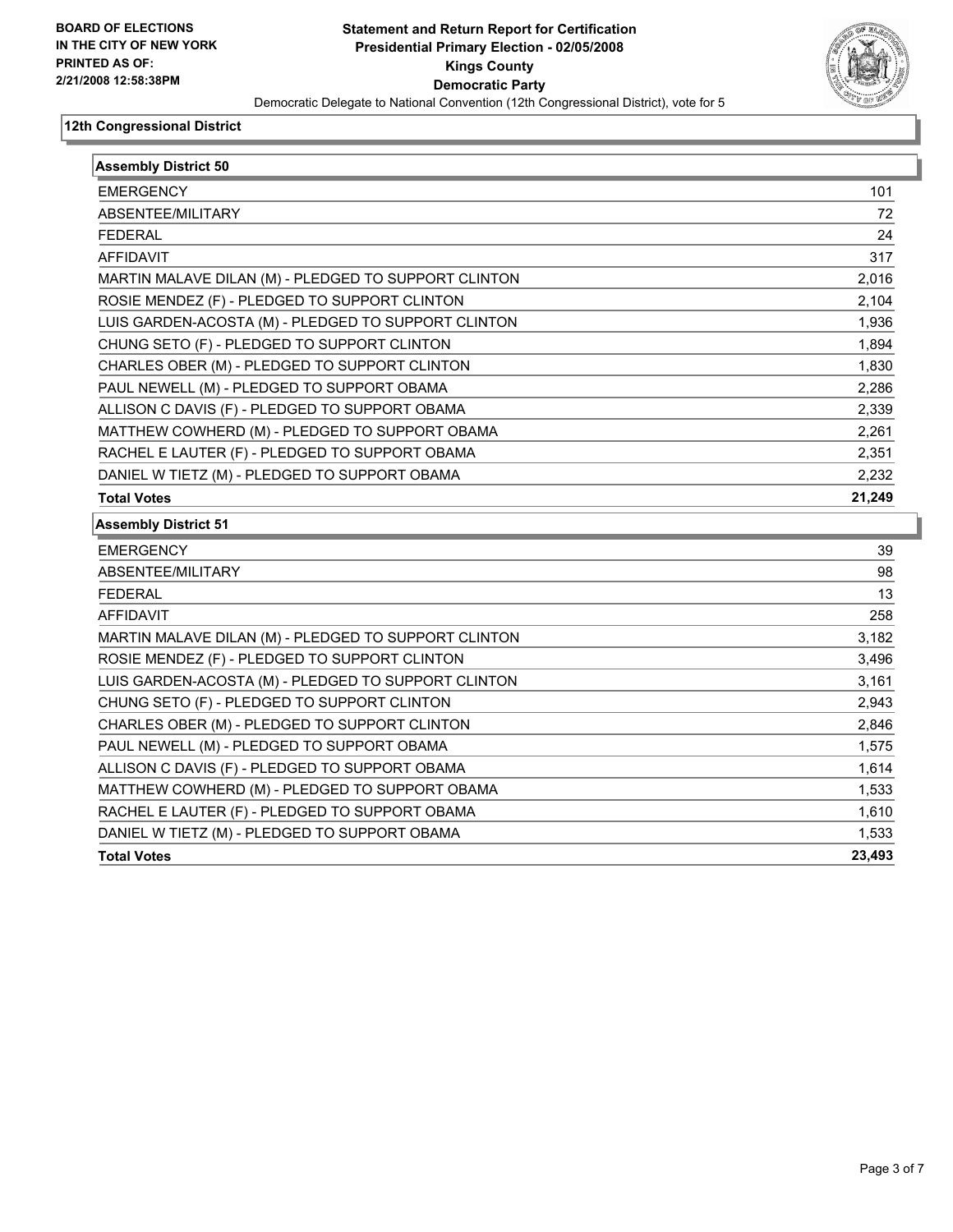

| <b>Assembly District 52</b>                          |        |  |
|------------------------------------------------------|--------|--|
| <b>EMERGENCY</b>                                     | 126    |  |
| ABSENTEE/MILITARY                                    | 250    |  |
| <b>FEDERAL</b>                                       | 81     |  |
| <b>AFFIDAVIT</b>                                     | 338    |  |
| MARTIN MALAVE DILAN (M) - PLEDGED TO SUPPORT CLINTON | 3,003  |  |
| ROSIE MENDEZ (F) - PLEDGED TO SUPPORT CLINTON        | 3,158  |  |
| LUIS GARDEN-ACOSTA (M) - PLEDGED TO SUPPORT CLINTON  | 3,018  |  |
| CHUNG SETO (F) - PLEDGED TO SUPPORT CLINTON          | 3,000  |  |
| CHARLES OBER (M) - PLEDGED TO SUPPORT CLINTON        | 2,886  |  |
| PAUL NEWELL (M) - PLEDGED TO SUPPORT OBAMA           | 3,692  |  |
| ALLISON C DAVIS (F) - PLEDGED TO SUPPORT OBAMA       | 3,758  |  |
| MATTHEW COWHERD (M) - PLEDGED TO SUPPORT OBAMA       | 3,624  |  |
| RACHEL E LAUTER (F) - PLEDGED TO SUPPORT OBAMA       | 3,740  |  |
| DANIEL W TIETZ (M) - PLEDGED TO SUPPORT OBAMA        | 3,602  |  |
| <b>Total Votes</b>                                   | 33,481 |  |
| <b>Assembly District 53</b>                          |        |  |
| <b>EMERGENCY</b>                                     | 2      |  |
| ABSENTEE/MILITARY                                    | 99     |  |
| <b>FEDERAL</b>                                       | 19     |  |
| <b>AFFIDAVIT</b>                                     | 470    |  |
| MARTIN MALAVE DILAN (M) - PLEDGED TO SUPPORT CLINTON | 6,789  |  |
| ROSIE MENDEZ (F) - PLEDGED TO SUPPORT CLINTON        | 6,216  |  |
| LUIS GARDEN-ACOSTA (M) - PLEDGED TO SUPPORT CLINTON  | 5,809  |  |
| CHUNG SETO (F) - PLEDGED TO SUPPORT CLINTON          | 5,506  |  |
| CHARLES OBER (M) - PLEDGED TO SUPPORT CLINTON        | 5,328  |  |
| PAUL NEWELL (M) - PLEDGED TO SUPPORT OBAMA           | 2,458  |  |
| ALLISON C DAVIS (F) - PLEDGED TO SUPPORT OBAMA       | 2,559  |  |
| MATTHEW COWHERD (M) - PLEDGED TO SUPPORT OBAMA       | 2,460  |  |
| RACHEL E LAUTER (F) - PLEDGED TO SUPPORT OBAMA       | 2,544  |  |
| DANIEL W TIETZ (M) - PLEDGED TO SUPPORT OBAMA        | 2,375  |  |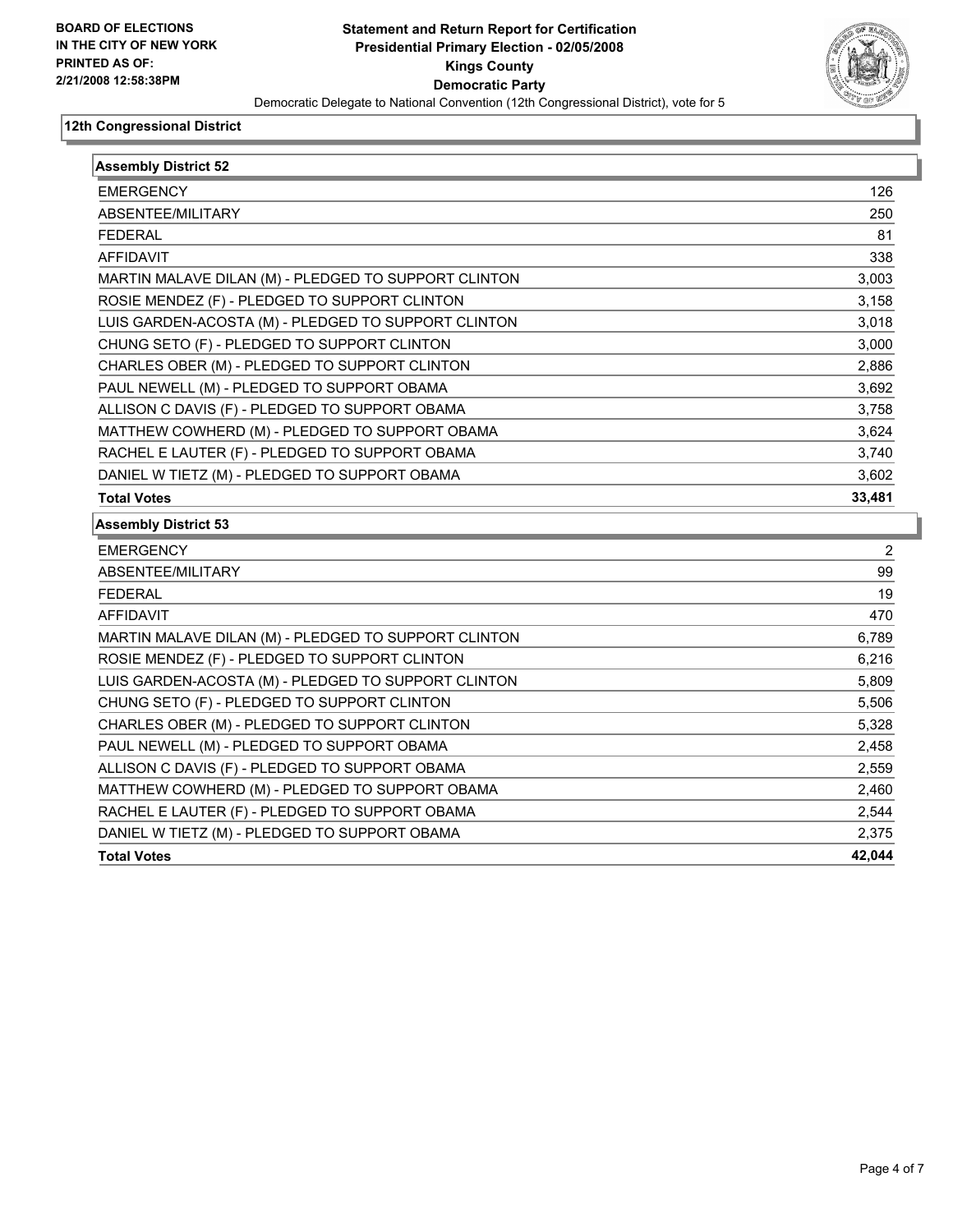

| <b>Assembly District 54</b>                          |          |
|------------------------------------------------------|----------|
| <b>EMERGENCY</b>                                     | 75       |
| ABSENTEE/MILITARY                                    | 28       |
| <b>FEDERAL</b>                                       | 5        |
| <b>AFFIDAVIT</b>                                     | 249      |
| MARTIN MALAVE DILAN (M) - PLEDGED TO SUPPORT CLINTON | 3,430    |
| ROSIE MENDEZ (F) - PLEDGED TO SUPPORT CLINTON        | 2,929    |
| LUIS GARDEN-ACOSTA (M) - PLEDGED TO SUPPORT CLINTON  | 2,783    |
| CHUNG SETO (F) - PLEDGED TO SUPPORT CLINTON          | 2,646    |
| CHARLES OBER (M) - PLEDGED TO SUPPORT CLINTON        | 2,513    |
| PAUL NEWELL (M) - PLEDGED TO SUPPORT OBAMA           | 1,357    |
| ALLISON C DAVIS (F) - PLEDGED TO SUPPORT OBAMA       | 1,448    |
| MATTHEW COWHERD (M) - PLEDGED TO SUPPORT OBAMA       | 1,392    |
| RACHEL E LAUTER (F) - PLEDGED TO SUPPORT OBAMA       | 1,415    |
| DANIEL W TIETZ (M) - PLEDGED TO SUPPORT OBAMA        | 1,278    |
| <b>Total Votes</b>                                   | 21,191   |
| <b>Assembly District 55</b>                          |          |
| <b>EMERGENCY</b>                                     | 0        |
| ABSENTEE/MILITARY                                    | 0        |
| <b>FEDERAL</b>                                       | $\Omega$ |
| <b>AFFIDAVIT</b>                                     | 4        |
| MARTIN MALAVE DILAN (M) - PLEDGED TO SUPPORT CLINTON | 28       |
| ROSIE MENDEZ (F) - PLEDGED TO SUPPORT CLINTON        | 25       |
| LUIS GARDEN-ACOSTA (M) - PLEDGED TO SUPPORT CLINTON  | 19       |
| CHUNG SETO (F) - PLEDGED TO SUPPORT CLINTON          | 21       |
| CHARLES OBER (M) - PLEDGED TO SUPPORT CLINTON        | 20       |
| PAUL NEWELL (M) - PLEDGED TO SUPPORT OBAMA           | 13       |
| ALLISON C DAVIS (F) - PLEDGED TO SUPPORT OBAMA       | 17       |
| MATTHEW COWHERD (M) - PLEDGED TO SUPPORT OBAMA       | 16       |
| RACHEL E LAUTER (F) - PLEDGED TO SUPPORT OBAMA       | 16       |
| DANIEL W TIETZ (M) - PLEDGED TO SUPPORT OBAMA        | 14       |
| <b>Total Votes</b>                                   | 189      |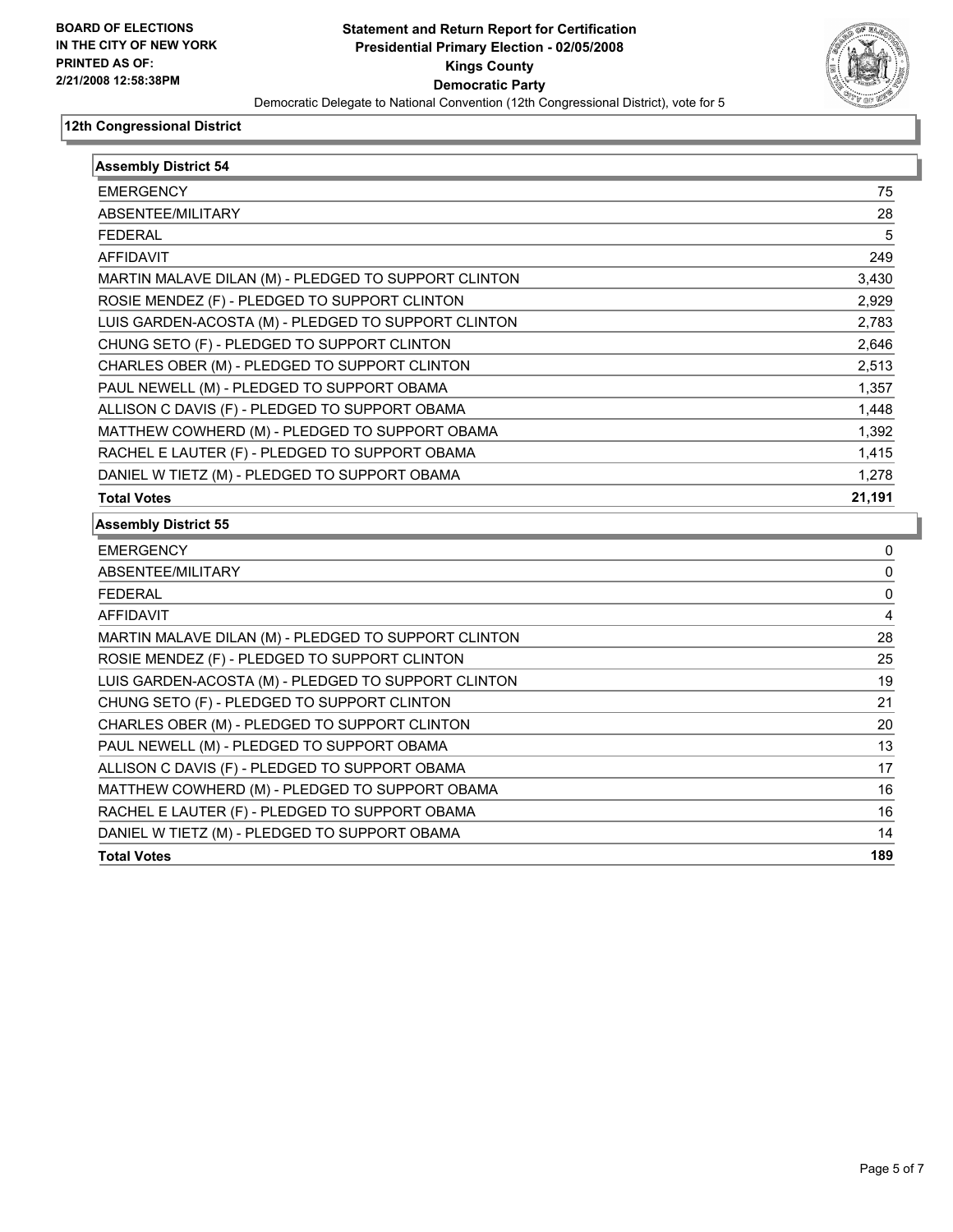

| <b>Assembly District 56</b>                          |       |
|------------------------------------------------------|-------|
| <b>EMERGENCY</b>                                     | 0     |
| ABSENTEE/MILITARY                                    | 6     |
| <b>FEDERAL</b>                                       | 0     |
| AFFIDAVIT                                            | 14    |
| MARTIN MALAVE DILAN (M) - PLEDGED TO SUPPORT CLINTON | 227   |
| ROSIE MENDEZ (F) - PLEDGED TO SUPPORT CLINTON        | 206   |
| LUIS GARDEN-ACOSTA (M) - PLEDGED TO SUPPORT CLINTON  | 189   |
| CHUNG SETO (F) - PLEDGED TO SUPPORT CLINTON          | 174   |
| CHARLES OBER (M) - PLEDGED TO SUPPORT CLINTON        | 166   |
| PAUL NEWELL (M) - PLEDGED TO SUPPORT OBAMA           | 199   |
| ALLISON C DAVIS (F) - PLEDGED TO SUPPORT OBAMA       | 209   |
| MATTHEW COWHERD (M) - PLEDGED TO SUPPORT OBAMA       | 198   |
| RACHEL E LAUTER (F) - PLEDGED TO SUPPORT OBAMA       | 204   |
| DANIEL W TIETZ (M) - PLEDGED TO SUPPORT OBAMA        | 194   |
| <b>Total Votes</b>                                   | 1,966 |